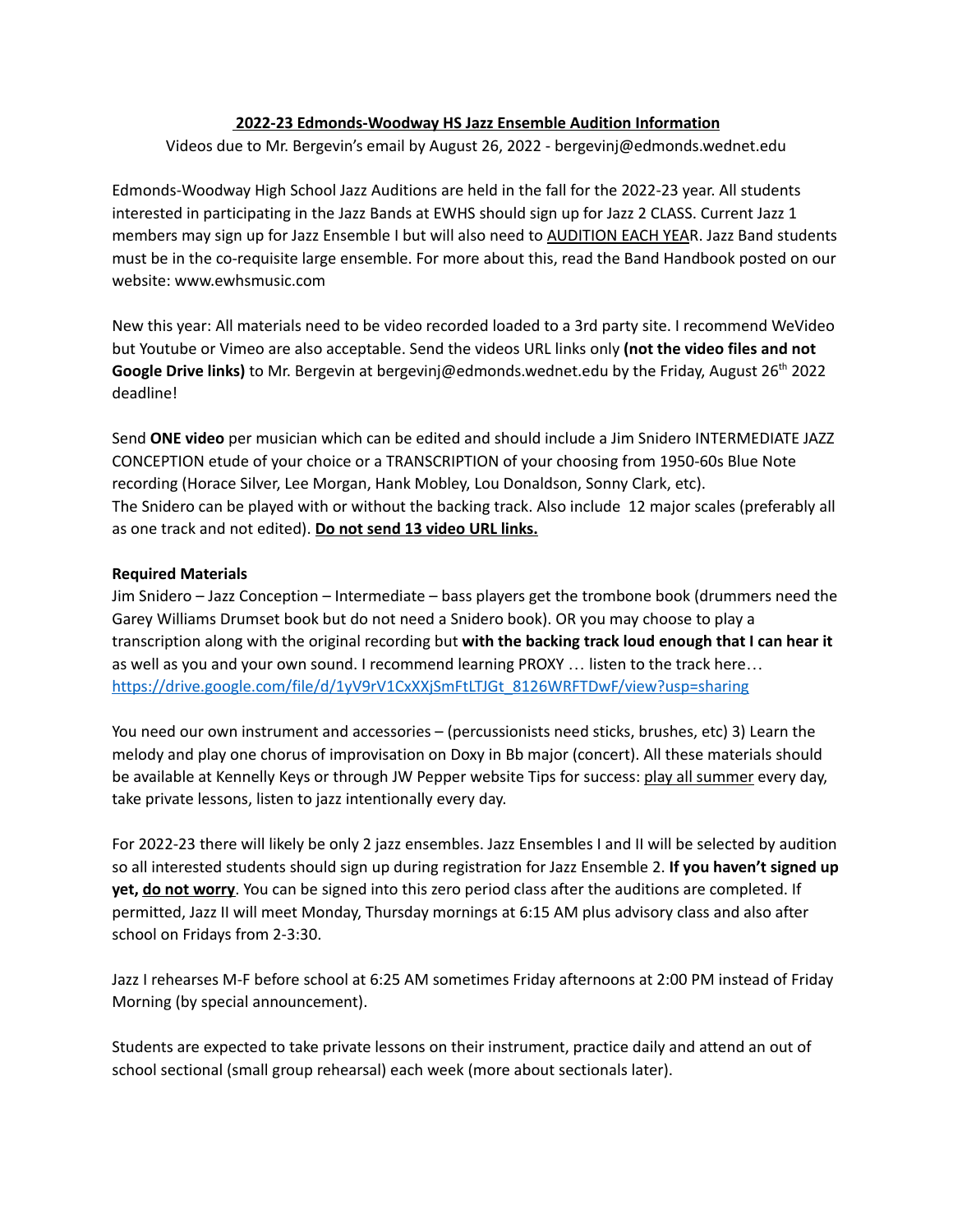Jazz Audition p. 2

Please prepare the following for Jazz Ensemble Auditions in the fall:

Horn Players

) Full range chromatic scale - 8th notes legato - quarter note = 84 bpm

2) 12 major scales, to 9th scale degree, 8th notes, legato tongue, bpm = 120

3) Purchase the "Jazz Conception INTERMEDIATE" by Jim Snidero and learn any of the medium tempo swing tunes focusing on your jazz tonguing and swing feel. To get the most out of this book you must listen to the recording often! OR play a transcription of your choice. I recommend Proxy by Snidero. 4) Learn and perform Doxy (as recorded by Miles Davis) and improvise a simple swinging solo over the

changes. [https://www.youtube.com/watch?v=or\\_0\\_bEVqo0](https://www.youtube.com/watch?v=or_0_bEVqo0)

5) Saxophones interested in Jazz I must play your doubles (both flute and clarinet) and be prepared to play Bb, Eb, F, Ab major scales.

## Piano/Guitar/Vibraphone and Bass Players

1) All instruments other than drums be prepared to play the above requirements as well as the following – pianists need 4 octaves – double unison (not to 9th), play straight 8th notes, bpm = 120

2) Bass players will play scales arco 2 octaves - play straight 8th notes, bpm = 120

3) Play Bb blues and trade 4's (4 measures of solo then 4 measures of "comping" with themselves) – unaccompanied – students should demonstrate proper form and chord structure – VIDEO I, IV, I, I

IV, IV, I, VI ii, V, I, I <https://www.youtube.com/watch?v=aQY-8uFYj7o>

Drummers will demonstrate the following

1) several tempos of swing, bossa, samba, funk, shuffle – 8 bars of each at quarter = 80 and 160 Here is a link to eleven short grooves from Garey's book: [https://www.youtube.com/watch?v=0K\\_sNkF8LCk&list=PLuUq9nWFmagvyA4niXYSqpY2Aacozv0](https://www.youtube.com/watch?v=0K_sNkF8LCk&list=PLuUq9nWFmagvyA4niXYSqpY2Aacozv0dQ) [dQ](https://www.youtube.com/watch?v=0K_sNkF8LCk&list=PLuUq9nWFmagvyA4niXYSqpY2Aacozv0dQ)

The changes/charts for these grooves are written out on pages 37 and 38. These grooves are notated in the book. For a Big Band Etude drummers need to prepare, Just You, Just Me (Page #46, CD track #94) starting from the beginning through measure 33. Check out CD track #93 to hear how I play the chart. It starts with Brushes and switches to sticks. In this short section of the chart I can get a good idea how a student handles Brushes, switches to sticks, grooves and kicks the band with effective set-ups, dynamics and the correct articulations.

2) trade 4s soloing with themselves over a 12 bar blues at several tempos Please buy Garey Williams' book and study it. It's available from most music stores or online from jwpepper.com <https://www.alfred.com/drummers-guide-to-big-band/p/00-44664/>

Send email by Friday, August 26.